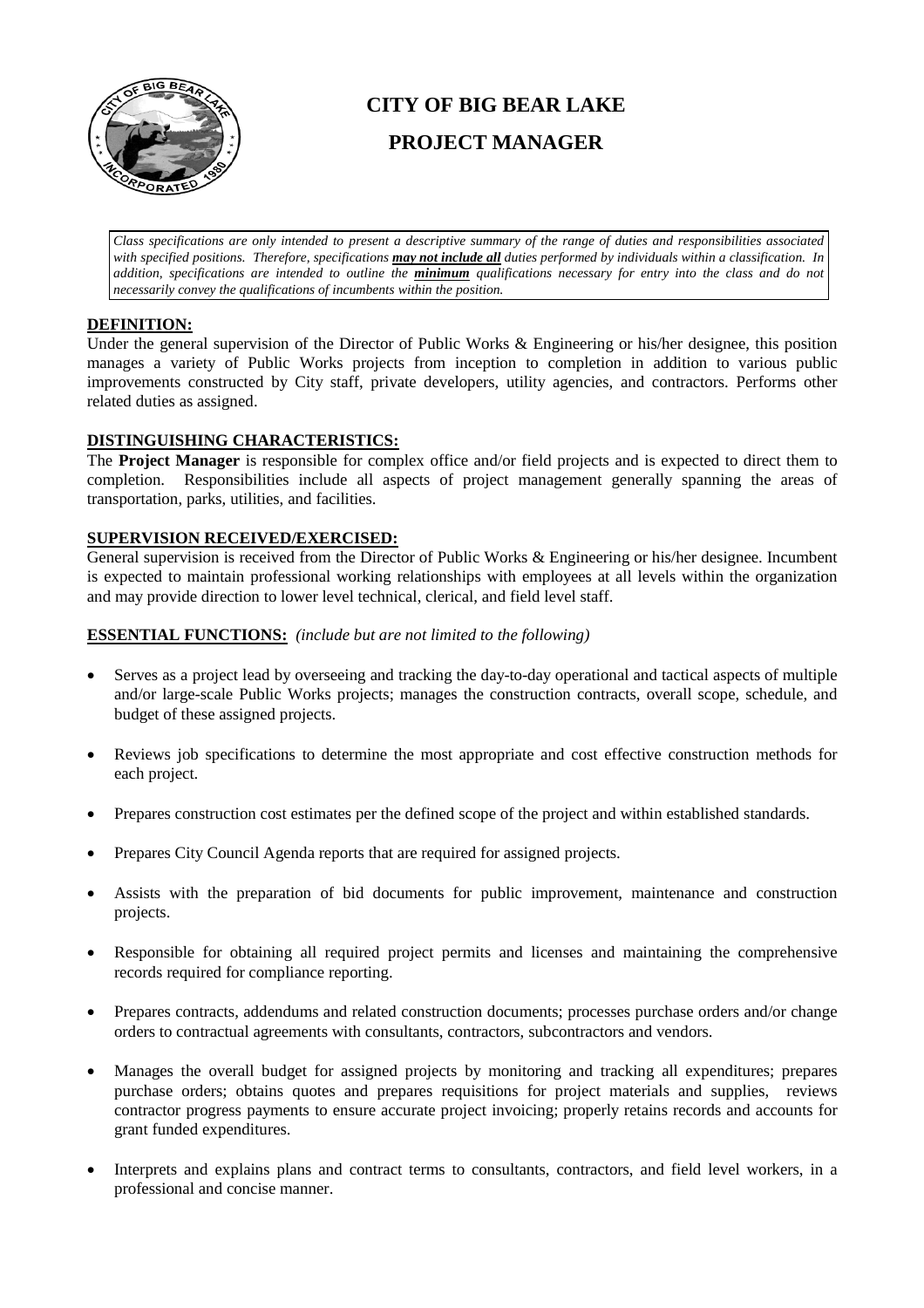- Coordinates and oversees the work of project consultants, survey crews, contractors, and construction inspectors.
- Implements quality assurance and quality control procedures to ensure successful project outcomes as measured by project goals and community satisfaction.
- Schedules regular project/construction team meetings; coordinates project work schedules with affected City departments, private properties, and outside agencies.
- Participates in departmental meetings related to project activity such as pre-construction and interim construction meetings.
- Identifies project/construction risks and takes precautionary efforts to mitigate City exposure and risk across multiple projects.
- Takes action to deal with the results of project delays due to inclement weather conditions, or emergencies at construction sites.
- Investigates damage and accidents at construction sites, to ensure that proper corrective safety procedures are performed and prepare required corresponding documentation.
- Assists with infrastructure inventories and maintenance of infrastructure records; notifies the Administrative Services department of changes affecting capital asset reporting.
- Identifies applicable grant opportunities and assists with the preparation of grant proposals; monitors grant programs for compliance with regulations and maintains required grant documentation.
- Oversees compliance with the National Pollutant Discharge Elimination System (NPDES) and other environmental regulatory agency requirements.
- Assists at the Engineering Department counter with calculating fees, issuing permits, and dispensing general and technical information regarding the City's policies and procedures, related codes, ordinances, and regulations.
- Responds to citizen concerns, investigates and provides recommendations/appropriate corrective action.
- Demonstrates an understanding of applicable policies, procedures, and work methods associated with assigned duties; responds to questions and concerns from the general public; provides information as appropriate.
- Establishes positive working relationships with representatives of community organizations, government agencies, consultants and members of the public.
- Performs other related and peripheral duties as required and necessary for the successful performance of this job.

# **PHYSICAL, MENTAL, AND ENVIRONMENTAL WORKING CONDITIONS:**

Position requires prolonged or intermittent sitting, standing, walking on level, uneven, or slippery surfaces, reaching, twisting, turning, kneeling, bending, squatting, stooping and crouching. The position also requires grasping, repetitive hand movement, and fine coordination in preparing reports and using a computer keyboard in the performance of daily duties. Additionally, the position requires near and far vision when reading correspondence, and using the computer, and acute hearing is required when providing phone service and